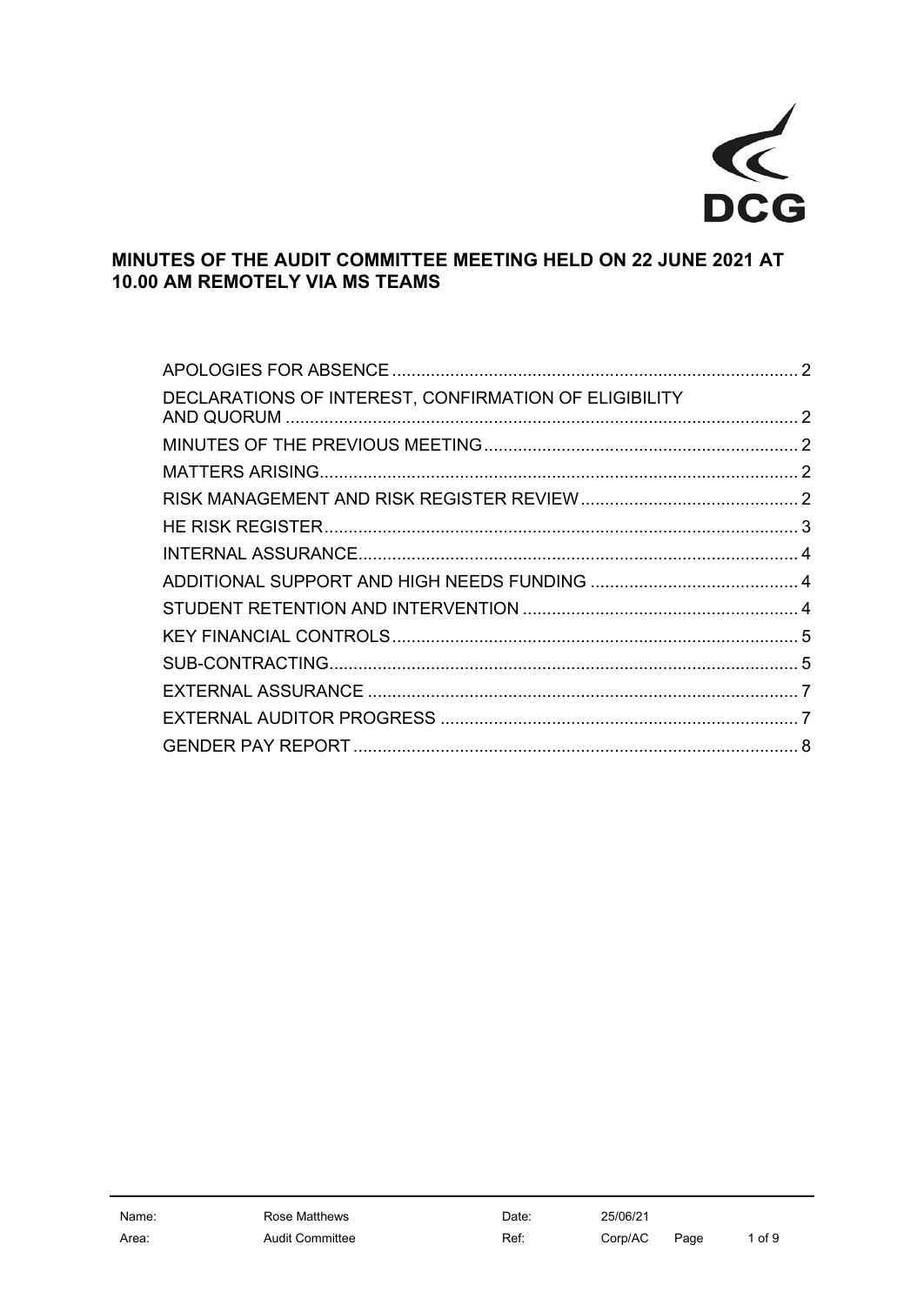

Present: Kevin Slack (Chair), Hazel Clint, Mike Kapur, Rosslyn Green

In attendance: Jenny Brandham (Director of Higher Education) – 66*/20-21 only* Richard Eaton (CFO) Bernadette Doyle (Executive Director of HR) *– 70/20-21 only* Michael Ford (Corporate Services) Heather Simcox (Deputy CEO) Jonathan Creed (ICCA – Internal Auditors) Sam Lifford (BDO – External Auditors) Rose Matthews (Clerk)

Prior to commencing formal business, Governors met in private with the representatives from ICCA and BDO.

<span id="page-1-4"></span><span id="page-1-3"></span><span id="page-1-2"></span><span id="page-1-1"></span><span id="page-1-0"></span>

| <b>Action</b><br><b>PART ONE - GENERAL MINUTES</b> |                                                                                                                                                             |  | <b>Date</b> |
|----------------------------------------------------|-------------------------------------------------------------------------------------------------------------------------------------------------------------|--|-------------|
| 61/20-21                                           | <b>APOLOGIES FOR ABSENCE</b>                                                                                                                                |  |             |
|                                                    | There were no apologies for absence.                                                                                                                        |  |             |
| 62/20-21                                           | DECLARATIONS OF INTEREST, CONFIRMATION OF<br><b>ELIGIBILITY AND QUORUM</b>                                                                                  |  |             |
|                                                    | All members were eligible and the meeting was<br>confirmed to be quorate.                                                                                   |  |             |
|                                                    | There were no new declarations.                                                                                                                             |  |             |
| 63/20-21                                           | <b>MINUTES OF THE PREVIOUS MEETING</b>                                                                                                                      |  |             |
|                                                    | <b>RESOLVED:</b> The minutes of the meeting held on<br>16 March 2021 were formally approved.                                                                |  |             |
| 64/20-21                                           | <b>MATTERS ARISING</b>                                                                                                                                      |  |             |
| 49/20-21                                           | Impact assessments were carried on a range of areas<br>based on Mike Kapur's suggestion at the previous<br>meeting.                                         |  |             |
|                                                    | As part of the options appraisal unintended<br>consequences are looked at, and continue to be<br>reviewed should any new initiative not be fit for purpose. |  |             |
| 65/20-21                                           | <b>RISK MANAGEMENT AND RISK REGISTER REVIEW</b>                                                                                                             |  |             |
|                                                    | Michael Ford presented the latest Risk Management<br>Report and updated Register.                                                                           |  |             |
|                                                    |                                                                                                                                                             |  |             |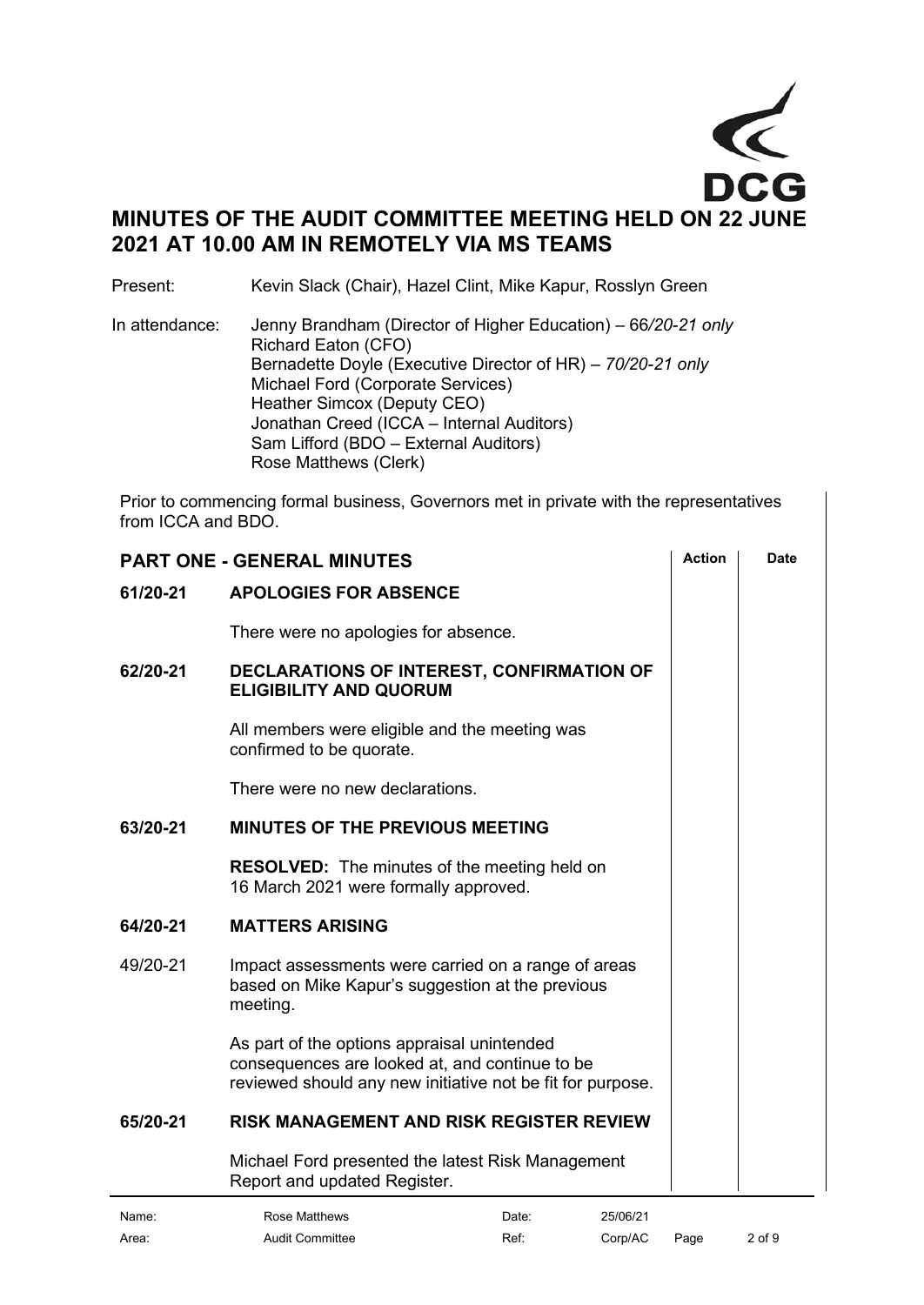| Members' attention was drawn to Risk 65 and Risk 43,<br>which both related to the impact of Covid-19 and other<br>external influences in relation to mental health and<br>wellbeing, ability to deliver learning, future KPIs and<br>financial health and the risks in achieving these.                                                                                                                  |    |          |
|----------------------------------------------------------------------------------------------------------------------------------------------------------------------------------------------------------------------------------------------------------------------------------------------------------------------------------------------------------------------------------------------------------|----|----------|
| The health and safety focus remained with ensuring the<br>Group was compliant with Covid-19 regulations and the<br>staff were still operating safely in line with the guidance<br>issued.                                                                                                                                                                                                                |    |          |
| An update was provided on litigation and safeguarding,<br>with a number of safeguarding cases showing a mental<br>health theme.                                                                                                                                                                                                                                                                          |    |          |
| Two new risks had been added since the last meeting.<br>Risk 72 related to cyber security, due to ongoing<br>targeting within the sector and Risk 73 which related to<br>the restructuring process.                                                                                                                                                                                                      |    |          |
| It was noted strategic risk had been a focus at several<br>Corporation meetings and Members went on to suggest<br>that it might be an opportunity to review the register and<br>change their perception on how effective the controls<br>were.                                                                                                                                                           |    |          |
| Mike Kapur said that Covid-19 seemed to dominate the<br>risk register, but it was in fact amplifying and it wasn't the<br>cause. He suggested starting from zero again and<br>looking at each risk.                                                                                                                                                                                                      |    |          |
| The management acknowledged Mike's comments and<br>agreed this would form part of the review. There were 35<br>risk registers across the group that fed into the<br>overarching Strategic Risk Register. The Deputy Chief<br>Executive suggested it might be a good time to review<br>the training and how it can be done differently to<br>engender change.                                             | MF | 21/09/21 |
| Mike went on to talk about increasing market activity.<br>The move to online deliver opens up wider delivery<br>across the country and opportunity to heighten thinking<br>into other avenues.                                                                                                                                                                                                           |    |          |
| Mike made reference to the risk around cyber crime and<br>asked if the organisation had looked into carrying out a<br>mock attack. Michael Ford explained there had been the<br>intention to send out a malicious e-mail internally to see<br>how the organisation dealt with it, but due to Covid-19<br>and the move to home working this had been put on<br>hold. The systems do remain stress tested. |    |          |
| <b>HE RISK REGISTER</b>                                                                                                                                                                                                                                                                                                                                                                                  |    |          |
| The Director of HE summarised the HE Risk Register.                                                                                                                                                                                                                                                                                                                                                      |    |          |

<span id="page-2-0"></span>

 $66/20-21$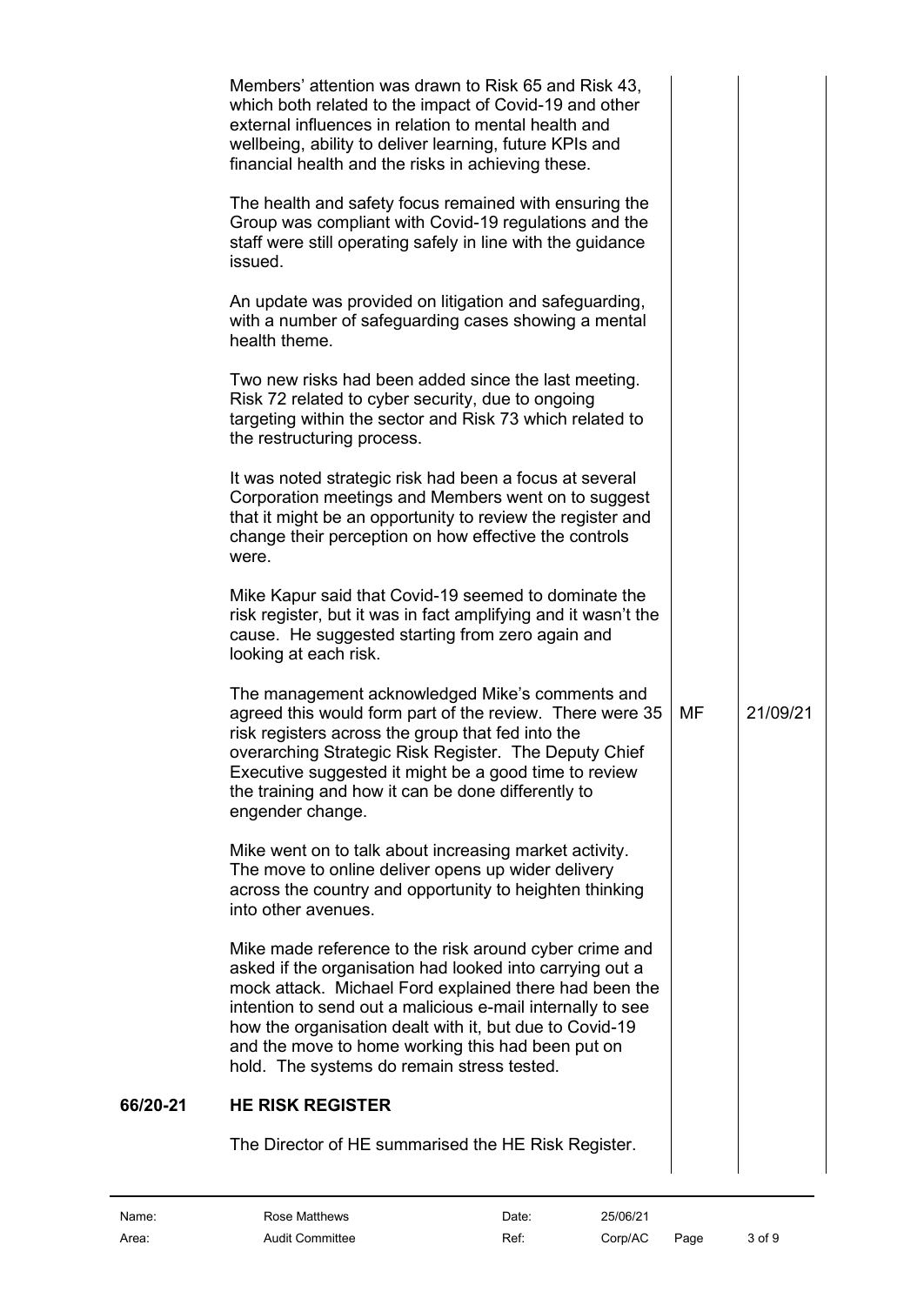A new risk had been added to the Register – Risk 18, which although the outcome and the final report had not been received, focussed on a limited assurance outcome following the recent OFS audit.

Risk 14 in relation to the Rolls-Royce apprenticeships had reduced due to mitigations.

It was expected the announcement of the roadmap would reduce some risks.

Feedback from the students had been very positive and it was expected that risk (7) will reduce in due course.

<span id="page-3-0"></span>*Jenny Brandham left the meeting.*

#### **67/20-21 INTERNAL ASSURANCE**

### **67/20-21.1 ADDITIONAL SUPPORT AND HIGH NEEDS FUNDING**

<span id="page-3-1"></span>Jonathan Creed, of internal auditors, ICCA presented the Internal Audit Report on Additional Support and High Needs Funding.

The audit scope was to provide an independent opinion the College had established adequate and effective controls to support compliance with ESFA and Local Authority funding requirements.

The report provided a substantial audit opinion, with one medium recommendation.

The recommendation related to claiming through the Earnings Adjustment Statement, rather than the ILR and as such were not claiming on a monthly basis. The College had now reverted to claiming through the ILR on a monthly basis.

The CFO explained this had been clarified with the ESFA and they had now issued updated version 5 of the funding rules for the year. As such the recommendation was accepted and implemented.

#### **68/20-21.2 STUDENT RETENTION AND INTERVENTION**

<span id="page-3-2"></span>The Internal Auditors went on to present their report on Student Retention and Intervention.

The objective of the review was to ensure the College had adequate and effective systems, controls and processes in place to track, record and monitor student progression.

The report provided substantial assurance.

The report identified one medium and one low recommendation, both of which had been actioned.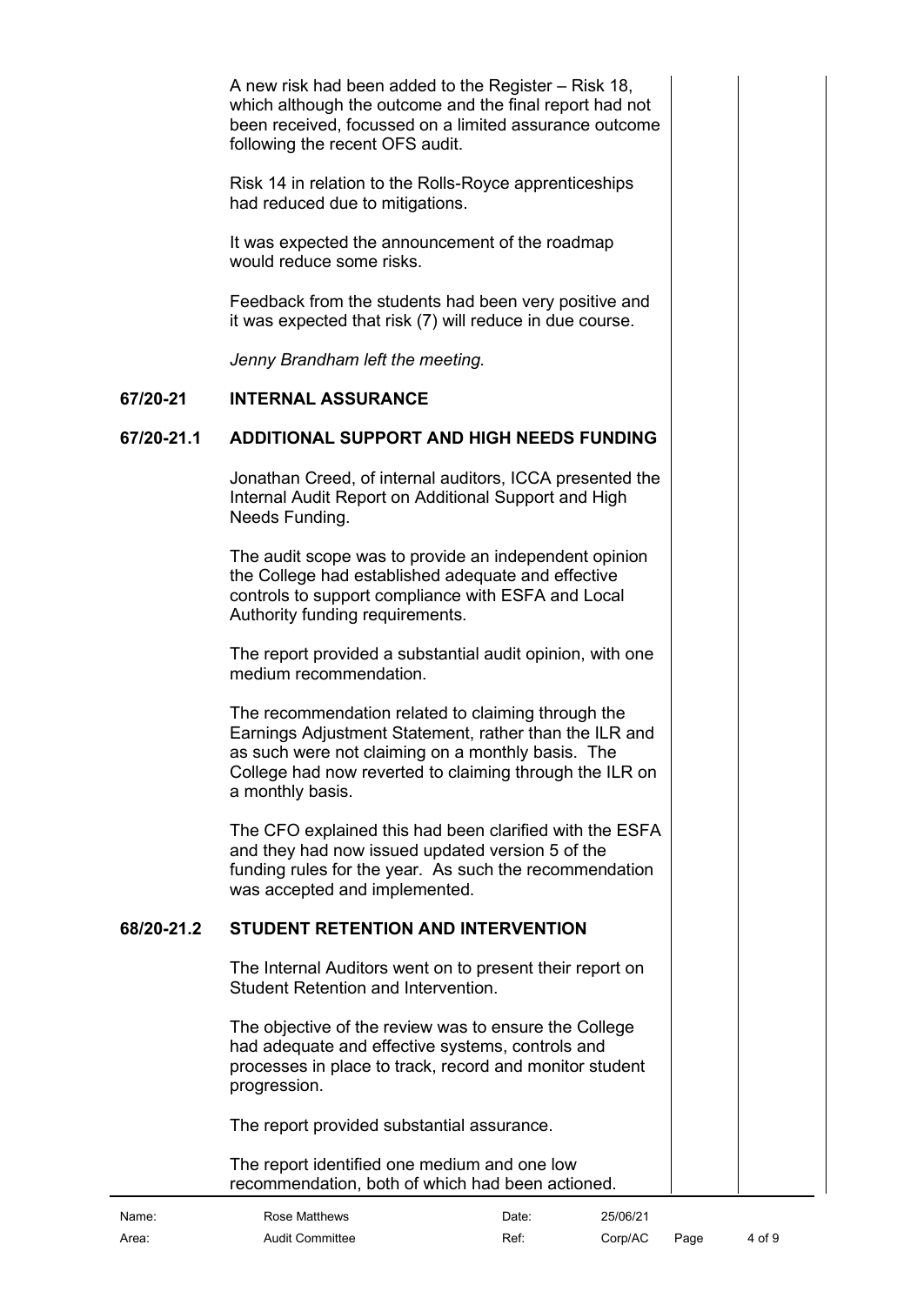# **68/20-21.3 KEY FINANCIAL CONTROLS**

<span id="page-4-0"></span>Jonathan Creed shared the report on Key Financial **Controls** 

The purpose of the report was to provide an independent assurance opinion that the College had effective and efficient controls governing its fundamental financial systems for those areas under review.

The report provided an overall substantial conclusion.

Having looked at all areas of operation, two low priority recommendations were made, one in relation to procurement and the other to credit cards. Management responses had been provided for both points.

The Chair asked the CFO if he accepted the recommendations – which he did. It was noted that in relation to credit cards, the College were in discussion with the current supplier and the bank with regard to a move towards virtual cards, due to a change of standard in the sector.

### **68/20-21.4 SUB-CONTRACTING**

<span id="page-4-1"></span>The Sub-Contracting external assurance report was presented and discussed, which is an advisory report which mandated by the ESFA.

The College was required to produce a certificate to the ESFA by 31 July 2021 indicating compliance with their requirements, or if not, then ensure an action plan was in place.

The report presented contained the action plan. Four low priority actions were identified.

The CFO acknowledged the changing funding guidance which differed to the contract provided by the funding body. Work was underway to correlate the two and address the actions.

Mike Kapur said the report provided assurance of the detail explored and said there should be zero tolerance in relation to action taking place before a contract was signed.

#### **68/20-21.5 DRAFT INTERNAL AUDIT PLAN FOR 2021-22 AND STRATEGY FOR 2022-23**

The Internal Auditors, ICCA presented the draft Internal Audit Plan for 2021-22 and updated Strategy 2022-23, which had been developed in conjunction with the Group's management team.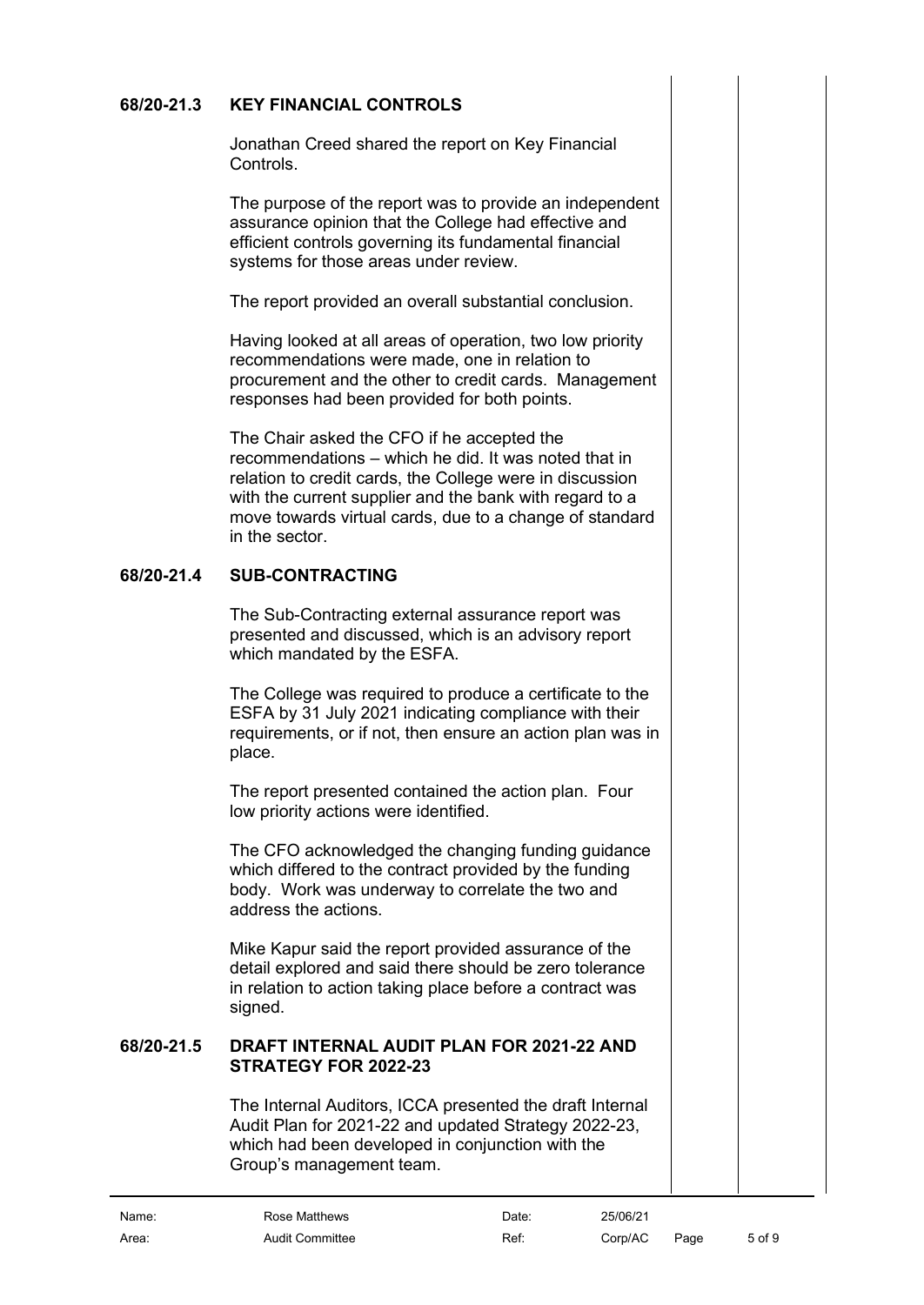| <b>JC</b>  | 05/07/21 |
|------------|----------|
| <b>HLS</b> | 21/09/21 |
|            |          |
|            |          |
|            |          |
|            |          |
|            |          |
| Chair      | 05/07/21 |
|            |          |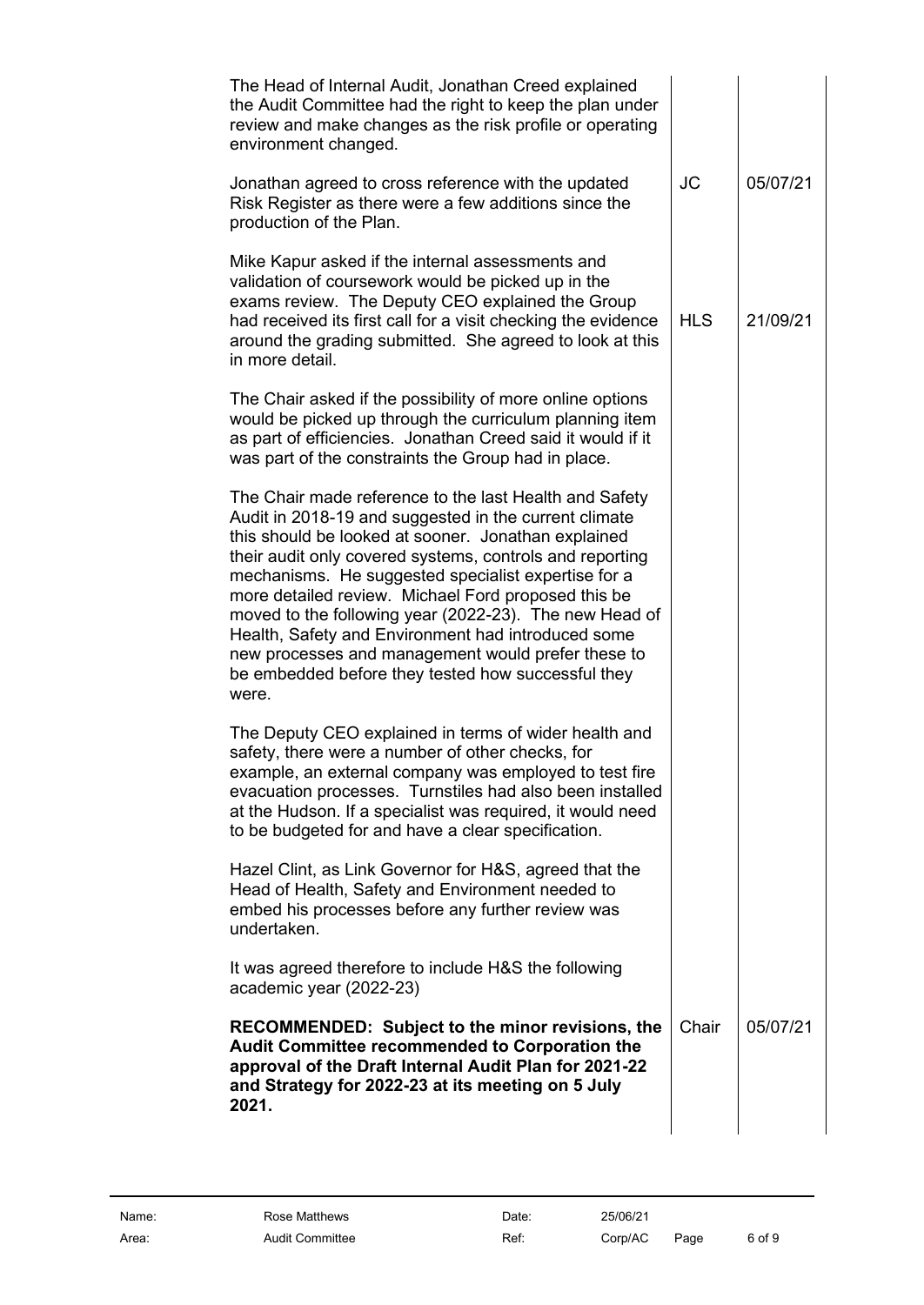### **69/20-21 EXTERNAL ASSURANCE**

# <span id="page-6-1"></span><span id="page-6-0"></span>**EXTERNAL AUDITOR PROGRESS**

Sam Lifford, of External Auditors, BDO presented the External Audit Planning Report.

Sam drew Members' attention to the scope and key dates. The proposed materiality for the year was based on 2.25% revenue forecasted.

Attention was drawn to the changes in the year, the first relating to audit opinion and the new requirement to include a bespoke section on fraud.

Key risks were highlighted and discussed. There were a number of changes in terms of accounting disclosure with revised auditing standards which affected going concern and accounting.

There was increased scrutiny from the regulator in terms of work on key areas such as multi-employer combined pension schemes.

An update to the Audit Code of Practice took assurance away from the funding body. BDO had a meeting with the ESFA to discuss their proposals.

Going concern was an audit risk which had heightened in the last two years. This was another change in the auditing standard, which involved a going concern assessment. Management had been asked to provide a paper with more information for the External Auditors.

Pensions liabilities were also discussed.

Awareness was raised in relation to External Audit fees, which included Tax Compliance fees.

Rosslyn Green noted materiality had increased from 2% last year to 2.25%. She asked how that had been achieved. Sam explained there was a range of materiality which had increased up to 3%. Rosslyn asked if performance materiality had changed. It was explained that was determined at 75% and had not changed from last year. Specific materiality was applied around payroll disclosures – an area that featured in the public domain.

Rosslyn asked what additional key accounting estimates the External Auditors saw apart from pensions and going concern. Sam explained depreciation and debt provision and any other provisions management may have.

Rosslyn clarified that additional audit work came in at the planning stage rather than the field work stage.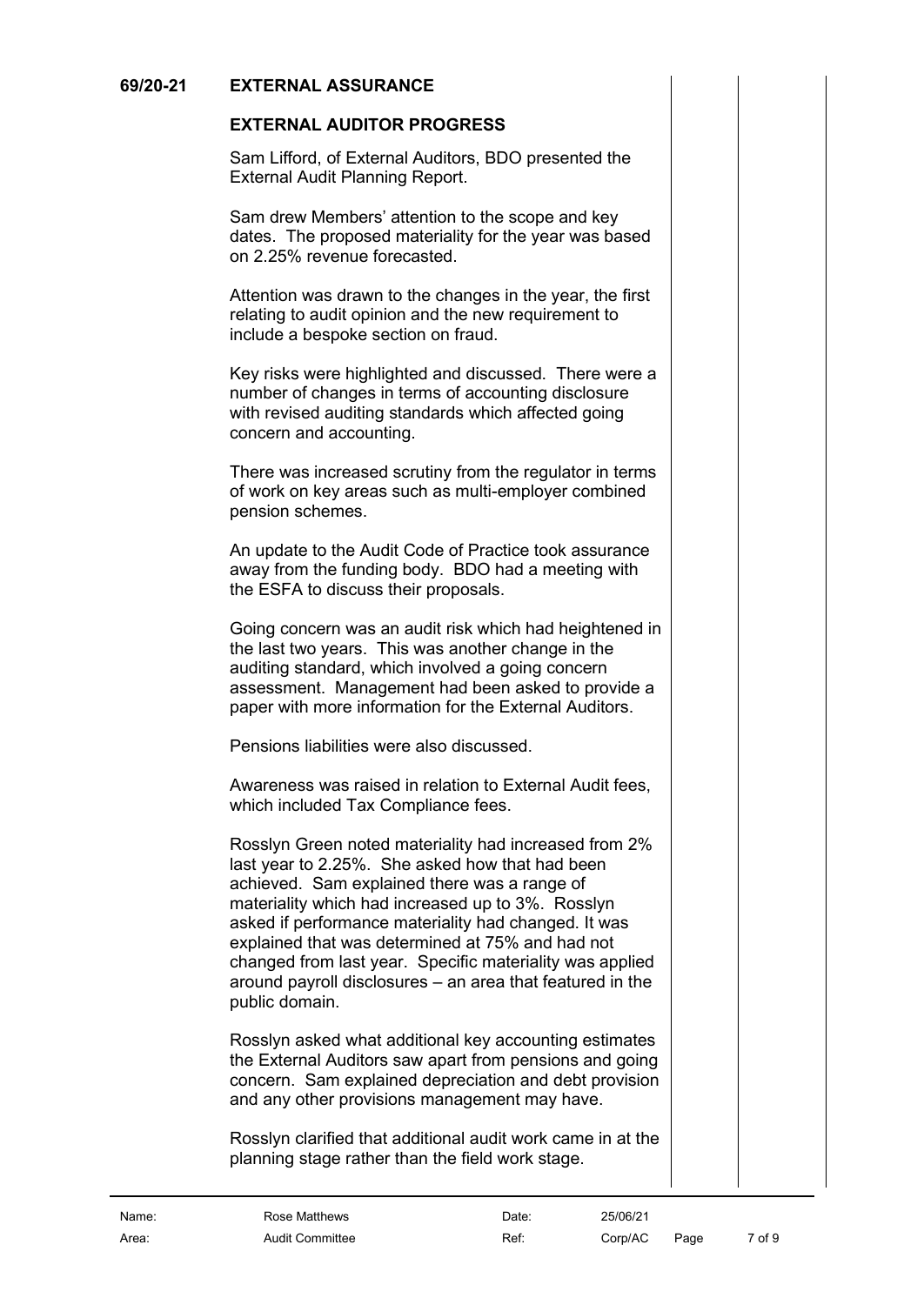She went on to question the audit opinion on irregularities. It was clarified no additional work was anticipated in that area.

Mike Kapur noted the report referred to non-audit fees, which were well within the policy of non-independence. He asked what level did BDO reach. As a firm if the nonaudit services were greater than the audit fee this would be referred to their ethics team.

The CFO referenced the change in the Audit Code of Practice and that there was a short window between the ILR submission and finalising funding. If the EA found a problem in the sample, what would happen. BDO had a lengthy discussion internally about this and were looking if it could be done through a controls-based approach. Separate time may need to be factored outside of the proposed timetable to address this.

The CFO also said the ESFA could carry out a funding audit during this period.

The Chair questioned if the CFO saw the December accounts sign off a problem. Th CFO said once the work had been carried out, he would have a better idea, but he didn't foresee any problems.

Further discussions took place around the VAT situation.

The Committee acknowledged the report and noted the external auditors were negotiating the audit fees for the year.

# **70/20-21 GENDER PAY REPORT**

<span id="page-7-0"></span>The Executive HR Director joined the meeting to present the headlines within the Gender Pay Report.

It was noted the deadline had been extended until October 2021.

There was no significant movement in data from the previous year, with one minor positive move and one negative. Overall the Group compared well against ONS statistics and those specific to our sector.

There was nothing the latest set of data that caused alarm.

Hazel Clint questioned if this level of detail was required by ONS and it was explained addition information had been provided to this committee.

Hazel went on to question if the governance had given any guidance in terms of gender. It was noted it had not and it was expected to report based on voluntary declarations.